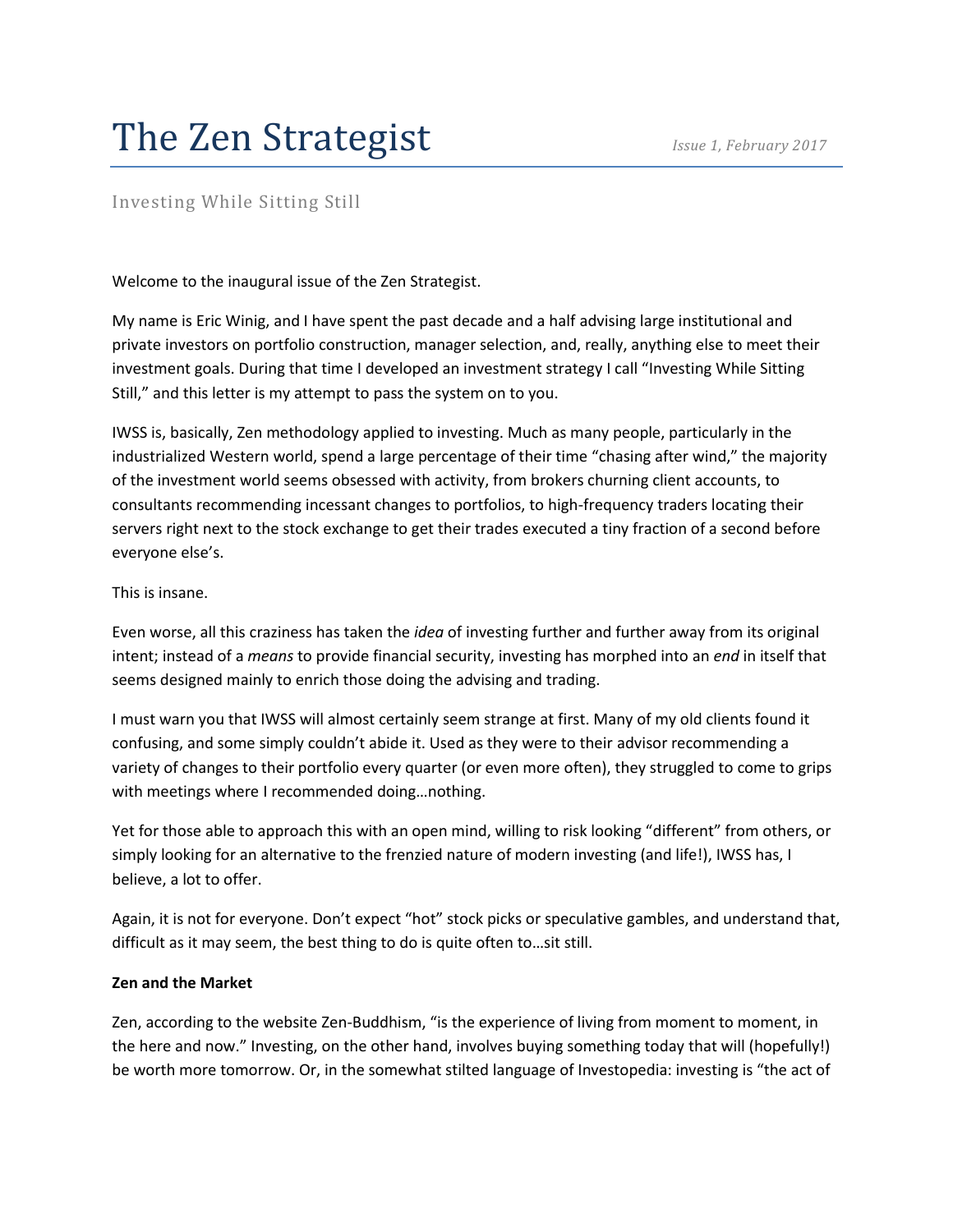committing money or capital to an endeavor with the expectation of obtaining an additional income or profit."

In other words, Zen is about the present, while investing is about the future. What can one possibly have to do with the other?

As it turns out, quite a bit. In fact, I would argue the primary reason for most investors' underperformance—whether compared to the market or their own goals—is a *lack* of Zen. Most humans have a built-in fear of inertia, which causes them not only to act far more often than is necessary, but healthy.

According to research firm Dalbar, which has been studying investor behavior for nearly a quartercentury, the average mutual fund investor has earned 4.67% a year over the past two decades<sup>1</sup>, which doesn't sound too bad…until you compare it to the 8.19% annual return for the S&P 500. This is particularly shocking when you consider that *everyone* involved in this endeavor—from investors to analysts to portfolio managers—is, in theory at least, trying to *beat* the market.



 $^\ast$  The original analyses began in 1984, so 2001 represents an 18 year analysis and 2002 represents a 19 year analysis. Starting in 2003, the long-term analysis covers a 20-year timeframe.

But wait…it gets worse. If we assume our "average" investor had \$100,000 at the beginning of 1996, he would now have \$249,000. Not bad, but, due to the power of compounding, far below the \$483,000 for the index. Or think of it this way: assuming an even distribution of returns (obviously not the case, but bear with me) the index was worth more after year 12…than the average investor's fund after year 20.

There are, of course, several reasons for this. Active managers charge higher fees than index funds, and tend to lag the market during strong bull markets such as we have experienced since 2009. But the

 $\overline{\phantom{a}}$ 

 $^{1}$  As of year-end 2015; 2016 data are not yet available.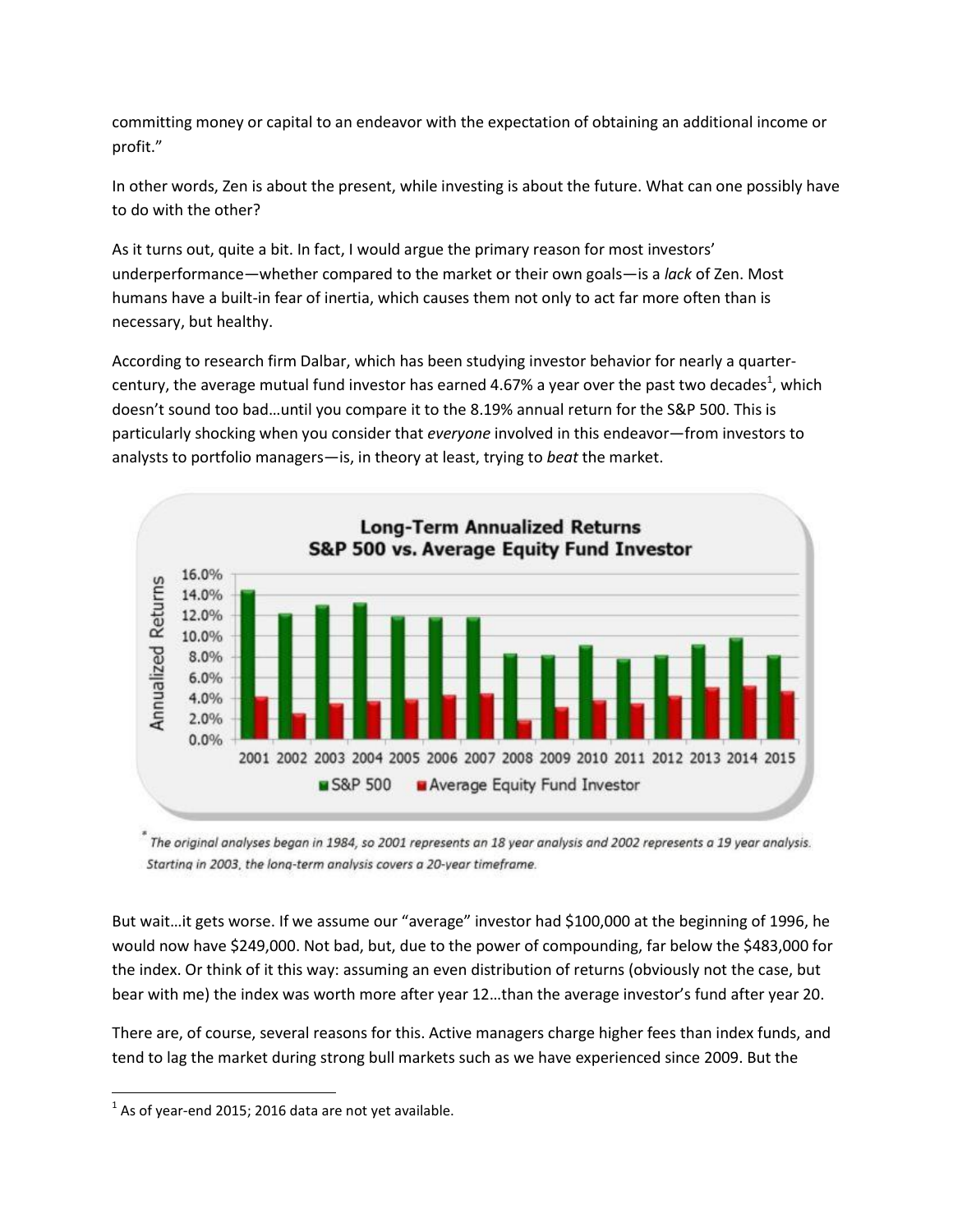biggest reason for the gap is the fact that most investors simply cannot help themselves from buying high and selling low. Much as we like to view ourselves as rational, thoughtful, profit-maximizing machines, we are more like the proverbial dog peacefully sniffing the yard until…SQUIRREL!!!

This has been especially true over the past couple of decades due to the violent swings in markets, which have made it even more difficult to take a hands-off approach. Few are those who could stay out of the late-90s bubble, buy in at the 2003 Iraq War bottom, sell during the 2006-07 real estate boom, and buy during the depths of the 2008-09 bust. Ironically (or perhaps not), platitudes such as "keep your head while all about you are losing theirs" or "buy when there's blood in the streets," or even Warren Buffett's famous "be greedy when others are fearful, and fearful when others are greedy" tend to be little help when such scenarios actually arise.

#### So what can we do?

The crux of the matter is a disconnect between our "rational" brain—the person we think we are—and our so-called Reptilian brain—the person we *actually* are. As eloquently explained by Jonathan Haidt drawing on Daniel Kahneman's seminal book *Thinking: Fast and Slow*—the situation is analogous to a rider (the rational brain) on the back of an elephant (the reptilian brain). The rider *feels* in control, and most of the time can steer the elephant in one direction or another. But in periods of stress the elephant takes off running…and there's not much we can do.

This all sounds pretty hopeless! Still, before we throw in the towel, let's consider some potential workarounds.

One obvious approach is to invest passively (i.e. in an index fund). This is certainly the "in" thing to do, as evidenced by the massive amounts of money fleeing actively-managed funds for indexes. According to BofA Merrill Lynch, investors have pulled roughly \$2 trillion from active funds over the past decade, with a similar amount going into passive funds. (More on this later.)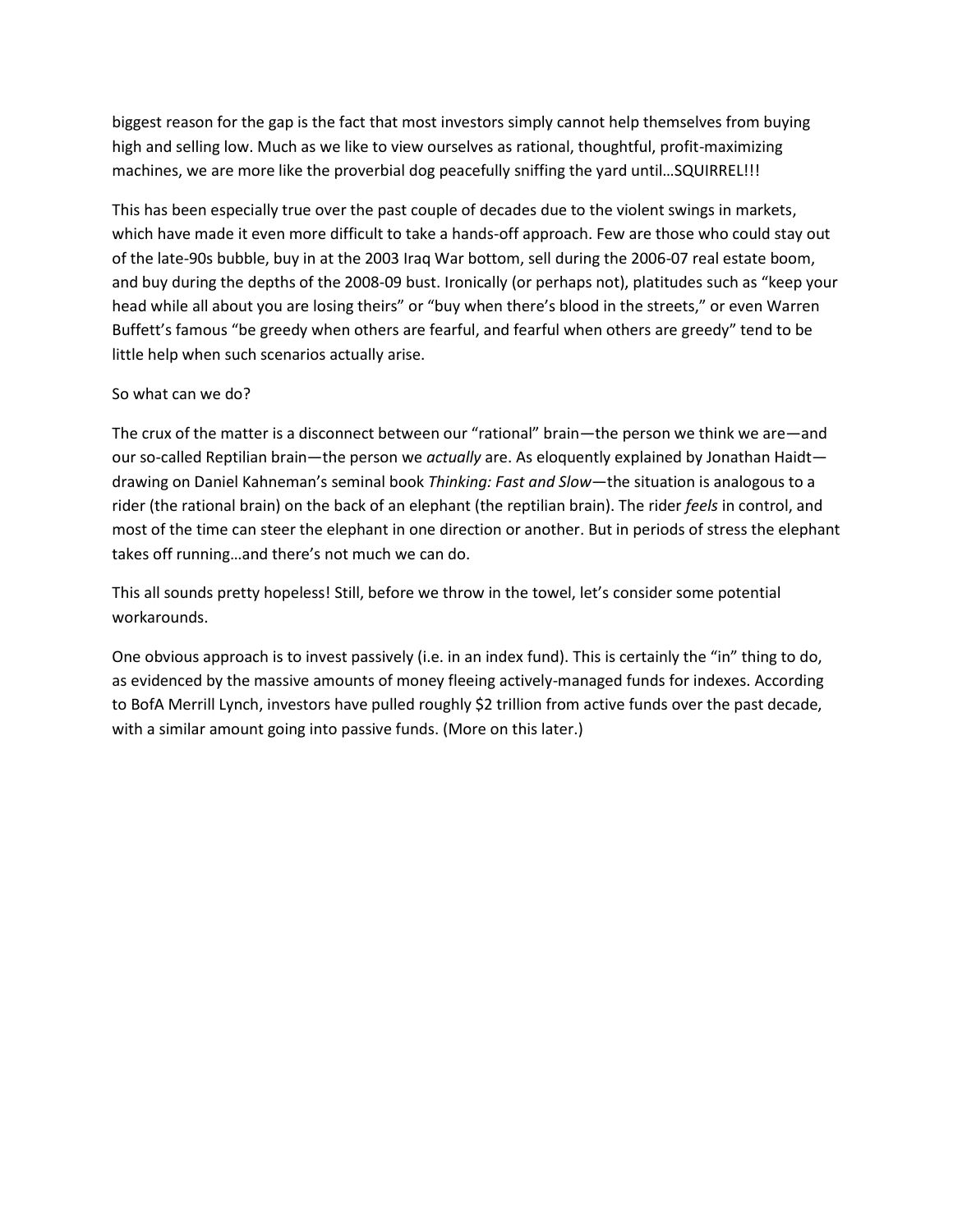

Source: BofA Merrill Lynch Global Investment Strategy, EPFR Global

However, even those who choose to index must make decisions—small-cap or large, developed markets or emerging, what about sector funds, etc. And of course owning an index fund doesn't solve the original problem; many indexers sold near the bottom in 2008-09, only to buy back in at higher levels.

Another method is to set up rules designed to prevent you from doing stupid things. You could, for example, only look at your brokerage statements every quarter (or even every year). Or commit to buying more stocks if the index falls some predetermined amount. Or impose a "waiting period" on any decision to see if it still seems wise a week/month/year later.

As you are likely thinking at this point (or if not…you should be!), all these strategies have a fatal flaw. Just as there are no atheists in foxholes, there are few long-term investors during a sustained market downdraft…and even fewer sellers in a bubble. So anything you commit to doing today, while the elephant is calm, is likely to go right out the window during the next stampede.

I witnessed this over and over during my advisory career. Indeed, one of the dirty little secrets of the investment world is that large investors—widely viewed as more intelligent, more thoughtful, and dare I say more "rational" than smaller individual investors—consistently make the *exact same mistakes* as the rest of us.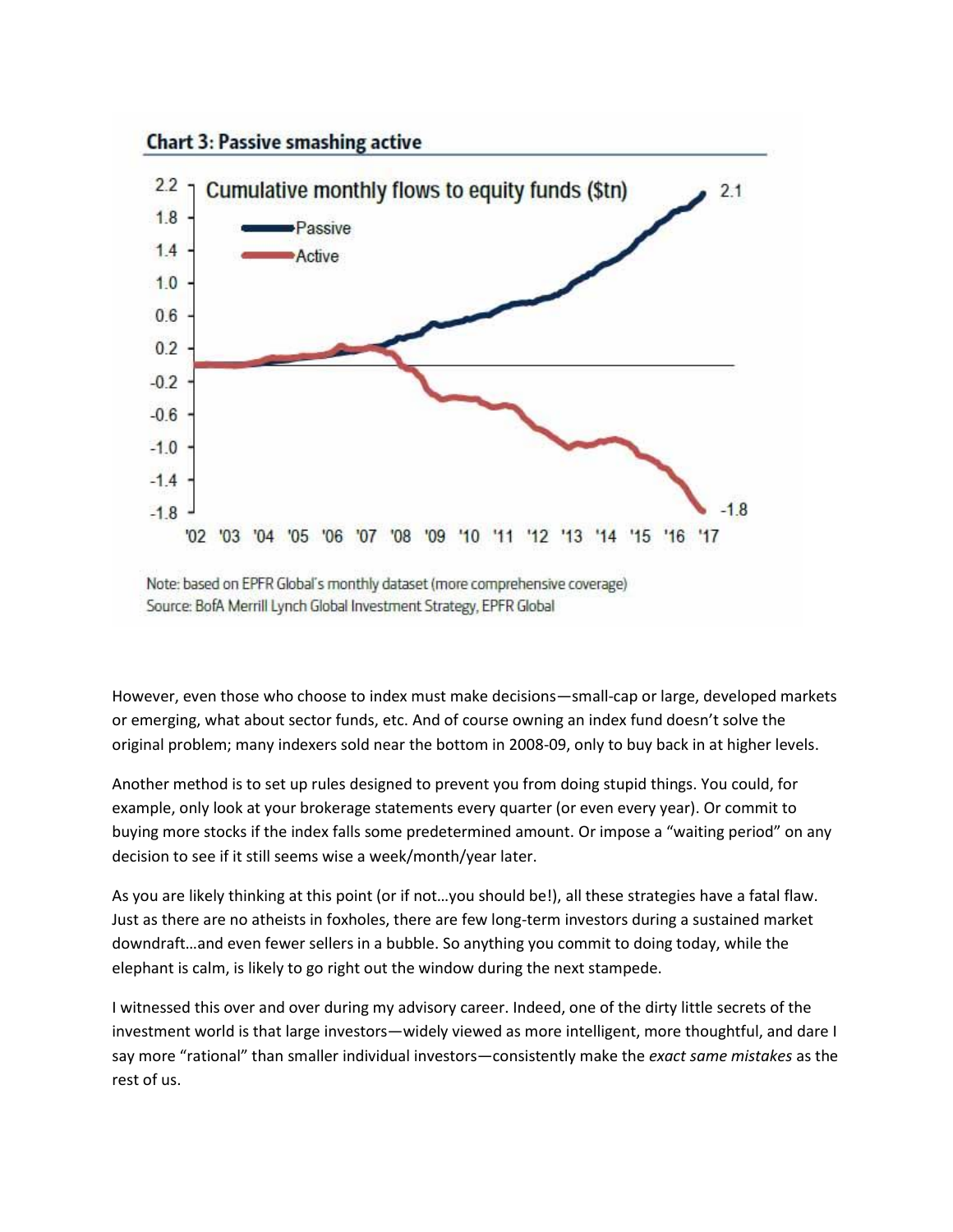I, of course, am no different. While I am naturally predisposed to be a contrarian—e.g. when everyone is bullish it makes me want to be bearish—this in no way lessens the hold emotions have over me. The only difference is I work hard to stay *actively* aware of this tendency, taking steps to mitigate it by seeking out those with different opinions, imposing mandatory waiting periods before implementing investment ideas, and forcing myself to argue the exact opposite position to the one I hold.

#### And, of course, *doing less*.

Finally, I have developed a simple system, described below, to make sure any investment meets some basic metrics that, while not ensuring success, significantly lessen the possibility of failure.

#### **Institution of Higher Learning?**

Allow me to illustrate the perils of too much activity with an anecdote (one of many!) from my prior life.

As I mentioned, one of the "secrets" of the institutional investment business is that "sophisticated" investors make the same mistakes as everyone else. One of my favorite examples involves a liberal arts college with whom I began working in mid-2009, after their endowment fell more than 50% during the 2008-09 collapse.

Everything about this story is classic. Let's start with the reason they were looking for a new advisor basically, because their existing advisor had put them into very aggressive investments during the 2003- 07 run-up, then advised them to sell during the late 08-early 09 carnage. While not entirely typical for institutions during this period—many were frozen with indecision and/or had illiquid investments they couldn't sell even if they wanted to, while a relative few behaved admirably, adding thoughtfully to risk—this was far from a unique story.

And much as individuals generally view successful investments as personal triumphs, but blame their broker when things go south, institutional clients are far more likely to fire their advisor when markets turn down. In fact, the problem is arguably worse with institutions, which have an amazingly strong element of CYA. I'll explore this more in future letters, but suffice to say that the makeup of most investment committees—generally short-term appointments of busy, "important" people—often lends itself to action for the sake of "doing something."

At the time I had a well-deserved reputation for caution, having viewed the 03-07 bull market as an "echo bubble" caused by extraordinarily loose monetary policy in the wake of the tech collapse, and likely to end in similar, if not worse, fashion. Thus, my company asked me to pitch the account, and the client chose me to advise them—from more than 20 finalists—largely, I believe, because I preached safety and *protecting* capital.

Moreover, when, after winning the account, I asked the investment committee point blank whether they were more concerned about missing a strong market rally or suffering through another downdraft, they unanimously voted for the latter.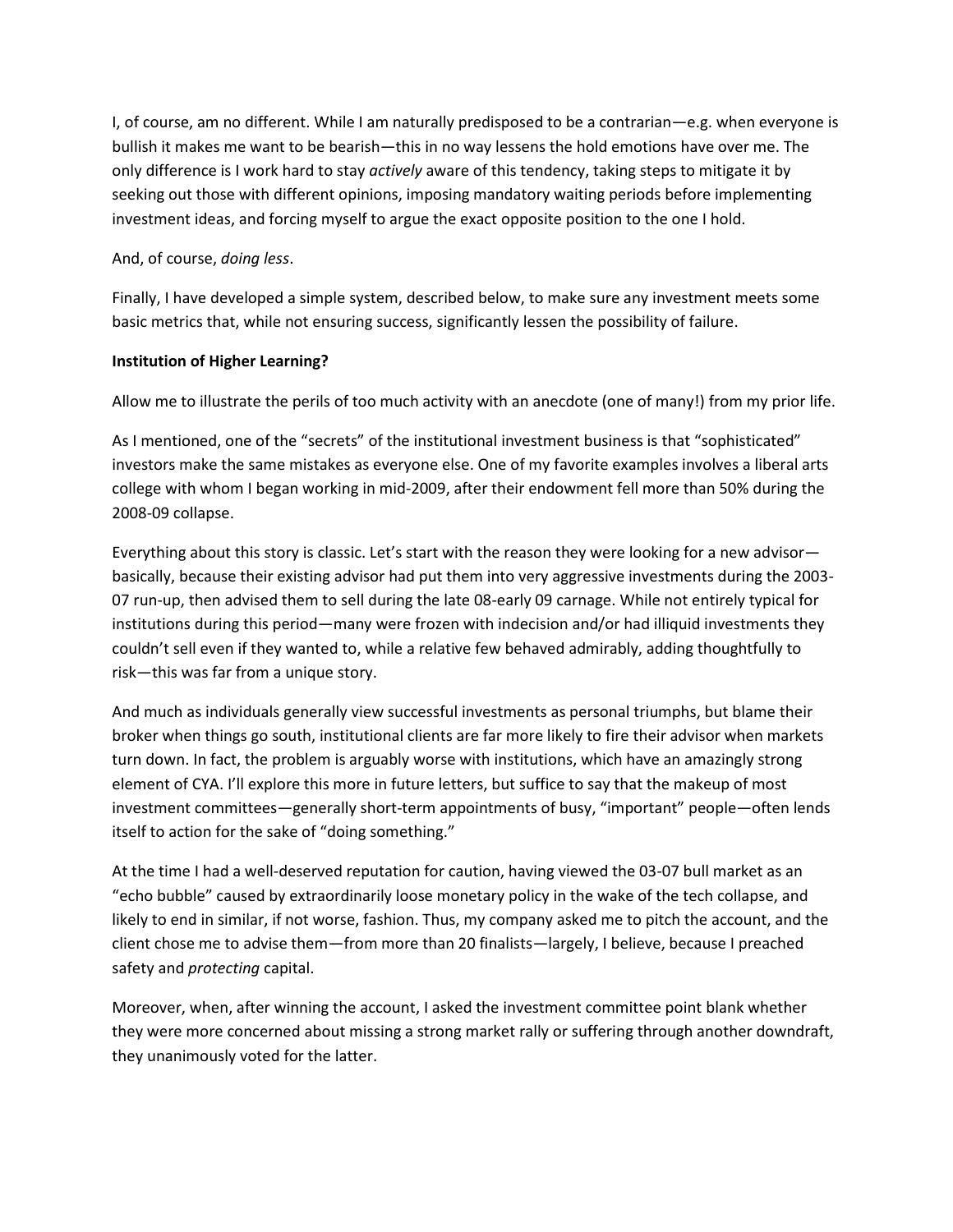Was this a fair question? Perhaps not, as it was the middle of 2009 and the elephant was still in charge. While it now seems obvious this was the buying opportunity of a lifetime, at the time it was far from clear. I recently heard Seth Klarman, founder of Baupost Capital—one of the largest and most successful hedge funds in the world, and also one of the most cautious—state that when his fund started buying assets in early 2009 they had no idea whether they were cheap (a la 1987) or expensive (a la 1929).

Still, my reason for asking was to establish a level of buy-in for the committee. Since none of us knew what would happen, it was important—or so I believed—to make sure we were all singing from the same hymnal.

## But the best-laid plans…

Five years later, I attended a contentious meeting at their bucolic campus. The committee—nearly 20 individuals, all graduates of the college and most very successful in local business—was boiling over. How come we were lagging the market so badly? Why were they among the worst performers in their "peer group" (colleges in the area with similar-sized endowments)? Most importantly, how could the professionally-managed endowment be trailing their *personal* portfolios?

The crime for which I was held to account? Their portfolio, which we had purposely invested very cautiously in accord with their wishes (and, you may recall, the reason they hired me in the first place) had returned an average of 10% a year since I started working with them, below the average for their peers (about 12%) and well below the S&P 500 (nearly 19%).

However, that 10% return had been achieved with a very defensive portfolio, including a lower percentage of stocks than peers, more in bonds, and a good-sized slug of commodities, gold mining stocks, and cash. Given their spending rate of about 5% a year, the endowment portfolio had funded spending, provided healthy growth on top of it, and done it all with a very conservative risk profile that protected against downside risk. In other words, we had not only done exactly what they asked for…but been extremely successful doing it!

Nevertheless, the committee voted to fire me and hire someone else (ironically someone within my firm); their first request (in mid-2014) was to buy the non-US EAFE index, which had rallied strongly off its 2012 bottom, just in time to see it lose more than 20% of its value. They also sold a gold equities fund that had suffered consistent losses…shortly before it posted a triple-digit gain.

(I was told, verbatim, after their decision: "The client was complimentary of your work but thought that your philosophical approach was much different from what they want or need now.")

The point, of course, is not to pick on this institution, but rather to illustrate the pernicious effect of acting based on emotion. Let's review their decisions:

- 1. Fire their old advisor for being too aggressive heading into the global financial crisis.
- 2. Hire me based on my cautiousness, then instruct me to protect downside risk even at the expense of giving up additional upside.
- 3. Fire me for being too cautious and hire someone more aggressive.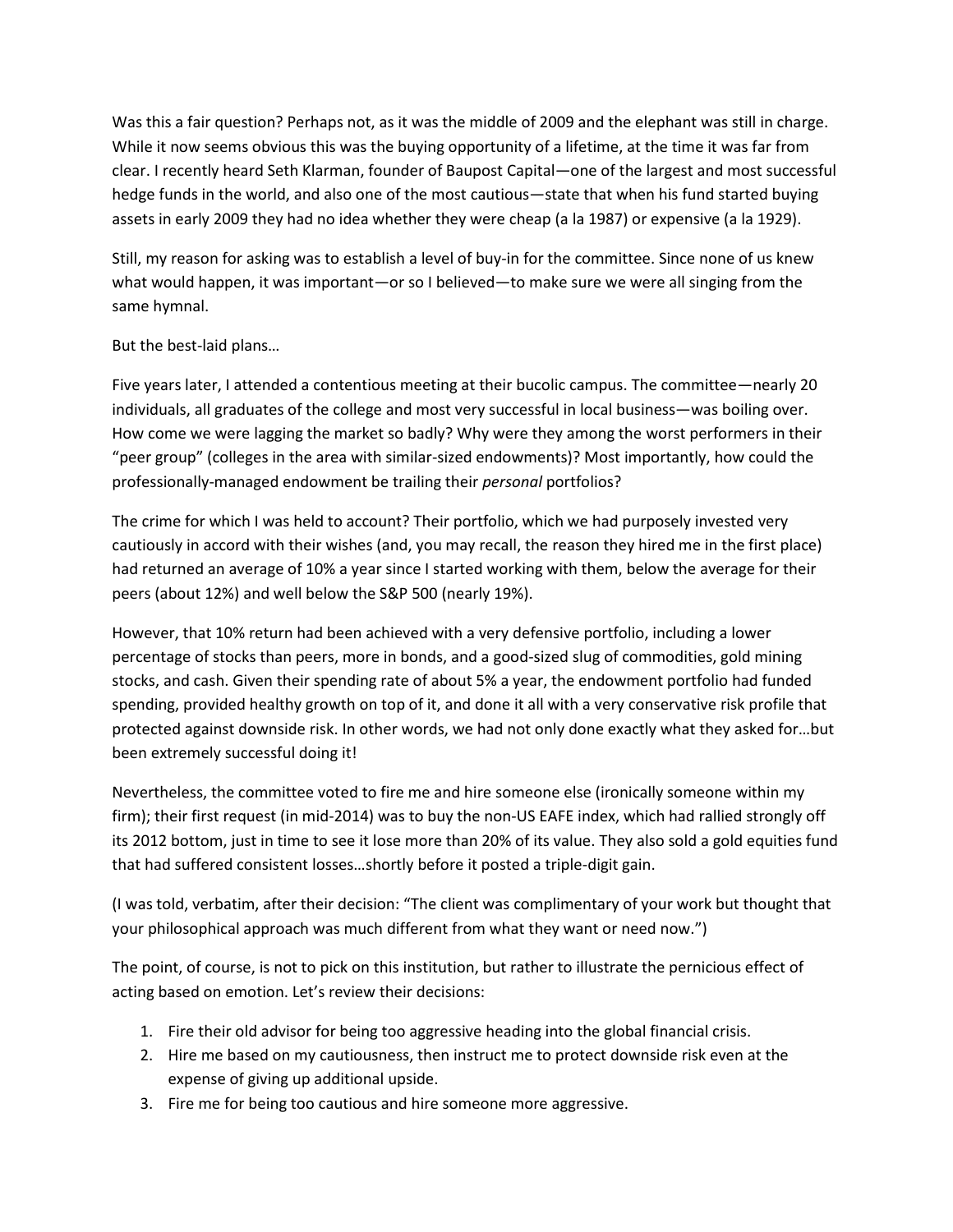4. Liquidate losing investments at the point of maximum pain, and buy winning investments at the point of maximum optimism.

One final note: the committee informed the new advisor that he would be evaluated on a quarterly basis, with any sustained underperformance considered cause for dismissal. Even my 14-year-old son could tell you the result of that…

### **Winning By Not Losing**

OK, enough chatter.

My first recommendation is a fund with an outstanding long-term track record, proven stock-picking ability, and a curiously under-the-radar profile. Recent underperformance, meanwhile, has some investors heading for the exits. (Hmm…that sounds familiar…)

Further, it is of course an *active* fund, and as noted above, such strategies are wildly out of favor. In fact, both the Wall Street Journal and Bloomberg have recently run stories on the "death" of active investing. Color me skeptical. If form holds, such stories are more likely to have marked the bottom for active managers.

A bit of background. Since its 1993 inception, this fund has had a mere three losing years: 2008 (-20.6%), 2015 (-2.1%), and…1999 (-6.3%).

Wait…1999?! Not 2000, 2001, or 2002, when the S&P 500 fell 9.1%, 11.9%, and 22.1%? Nope. In fact, the fund returned 3.6%, 36.1% (not a misprint), and 3.7% for those three years. Unfortunately, most early investors missed out on those returns, as (stop me if you've heard this before) the fund suffered redemptions of nearly 90% of its assets from 1998-2000 as investors flocked to tech stocks.

The fund's profile soared in the wake of the global financial crisis, as not only were its 2008 losses about half those for the S&P 500, but performance over the next couple of years roughly tracked the market despite the fund holding a large slug of cash. Put another way, the fund was able to sidestep a good portion of the 2008-09 decline through holding cash, then managed to keep pace with the recovery through superior stock picking.

Indeed, one of my favorite stats for this fund is the performance of its stock holdings relative to the market; i.e. net of cash, which is currently about 35% of assets. Thus, while overall performance after the crisis was in line with the market, returns net of cash were substantially better.

|                                                                                         | 2016   | 2015   | 2014 | 2013 | 2012                       | 2011 | 2010          | 2009 | 2008                                                    | 2007  |
|-----------------------------------------------------------------------------------------|--------|--------|------|------|----------------------------|------|---------------|------|---------------------------------------------------------|-------|
| FPACX long equity 15.19% -1.04% 13.67% 39.62% 17.69% 6.25% 22.30% 38.39% -38.27% 11.47% |        |        |      |      |                            |      |               |      |                                                         |       |
| MSCI ACWI                                                                               | 7.86%  | -2.36% |      |      |                            |      |               |      | 4.16% 22.80% 16.13% -7.35% 12.67% 34.63% -42.19% 11.66% |       |
| <b>S&amp;P 500</b>                                                                      | 11.96% | 1.38%  |      |      | 13.69% 32.39% 16.00% 2.11% |      | 15.06% 26.46% |      | $-37.00\%$                                              | 5.49% |

Well, fine, but what about that cash? Should we really be paying management fees (a little over 1% a year) on that? This is an excellent question, and one that comes up often in the institutional world,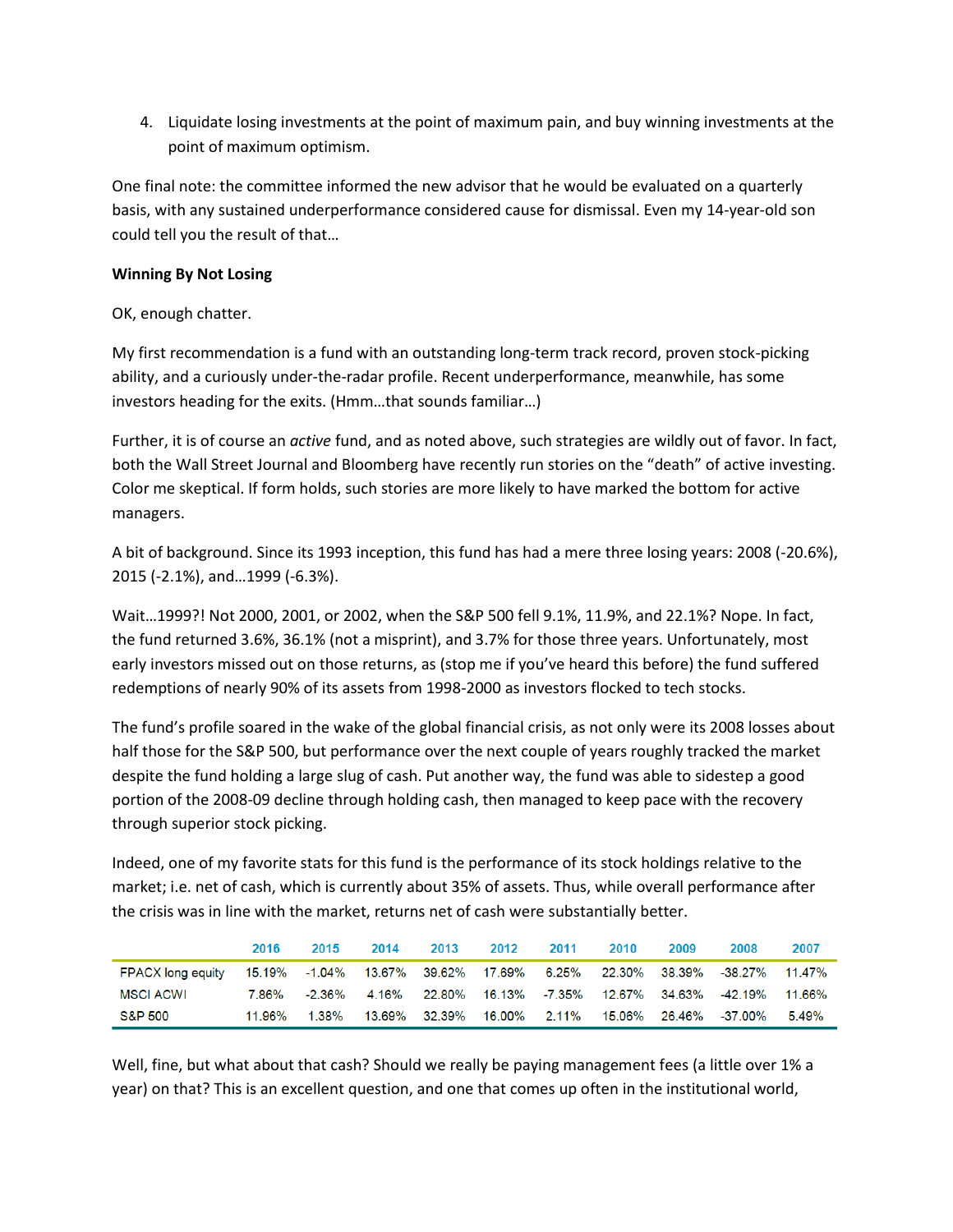particularly when those holding cash are hedge funds charging fees of 2% (on assets) and 20% (of profits).

The answer is…it depends.

While a large cash holding is at the very least a yellow flag, it depends on the manager's history and rationale. In our manager's case he has a proven record of sidestepping crises and putting cash to work *when appropriate*. Or as he put it in a 2011 Barron's interview (when the fund was riding high): "Our job is to protect capital first and get a return second."

More broadly, this brings us full circle from our original question about overcoming behavioral biases. While not a panacea, one way to counter our worst instincts is to find someone we trust, and outsource decisions to them. This fund manager likes to say that while he doesn't recommend you invest all your money with his fund, he and his team manage the portfolio as if you do.

The manager is Steve Romick, and his fund is FPA Crescent (FPACX).

I assume some of you are familiar with him, but for those who are not, he is one of the fastest talkers you will ever meet, as if his mouth can't keep up with his thoughts. He is also remarkably personable and has the classic laid-back California attitude. He's about as far from "Wall Street" as you can get.

(Worth noting: while Romick gets most of the press, the fund is no longer a one-man show. As Romick himself points out, his partners and co-portfolio managers, Brian Selmo and Mark Landecker, have been instrumental in the fund's success in recent years.)

The fund's portfolio is refreshingly eclectic, and changes depending on the opportunity set. For example, big holdings in the late 90s were small-caps and value stocks, while in 2011 they poured money into large-cap tech names like Cisco and Microsoft. Currently they have nearly a quarter of the fund in financials—Romick says the fund has long "had an on/off affair with lenders"—with 10%+ holdings in tech and industrials, and are looking closely at healthcare stocks. They have also owned farmland and office buildings, and are more than willing to invest across the capital structure (e.g. buying corporate debt rather than stock).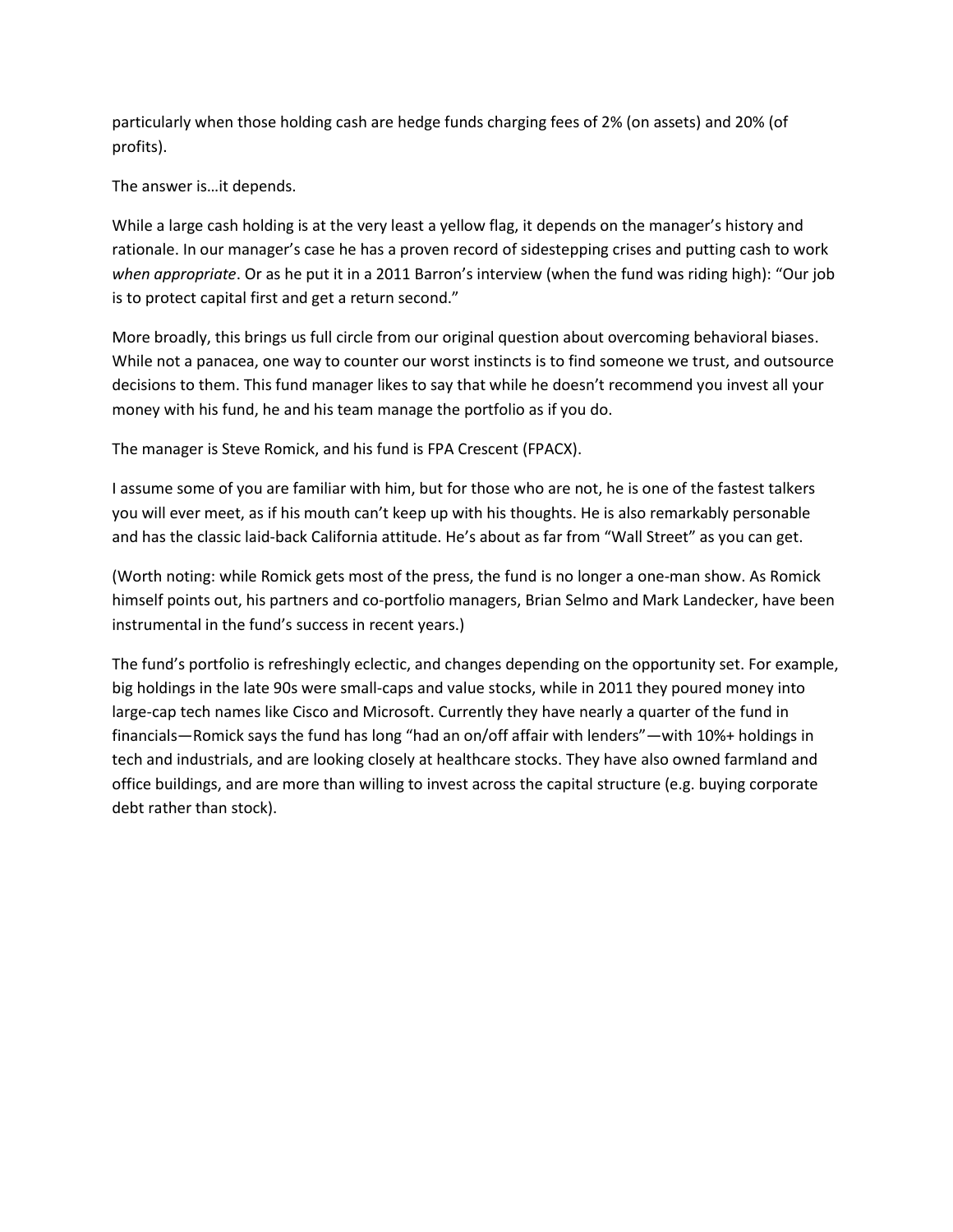

S&P 500 Bank Industry Price/Book vs FPA Crescent Allocation to Financials

As to when that cash hoard will be put to work, they're still waiting for a fat(ter) pitch. As Romick put it in his latest shareholder letter: "The reason we haven't found more to do is a function of price, not diligence."

Interestingly, Romick might be better known had he chosen to join a different firm, but at FPA he spent a long time in the shadow of Bob Rodriguez—an outspoken critic of the Federal Reserve and government overreach in general—who put up an eye-rubbing annualized return of 15% during the 25 years he ran the firm's flagship fund called, simply, FPA Capital. Rodriguez stepped down from running the fund in 2009, but had been acting as a consultant until his retirement last year.

In my opinion Romick is a more-than-worthy successor to his legacy, and the timing is right to commit capital to FPA Crescent.

Let's see how this investment stacks up with my system, which I term SIT: Safety, Investment edge, and Transparency. Pretty self-explanatory—screening for these three metrics does not, of course, guarantee anything in terms of returns, but it does tend to weed out most problematic investments, thus allowing us to (ahem) *do less*.

Safety: High marks, both for the willingness to hold cash and eclectic value approach.

Investment edge: Proven over 20+ years. This team can pick stocks.

Transparency: Excellent, not just because it is a mutual fund and discloses holdings every quarter, but also for Romick's detailed and informative quarterly letters.